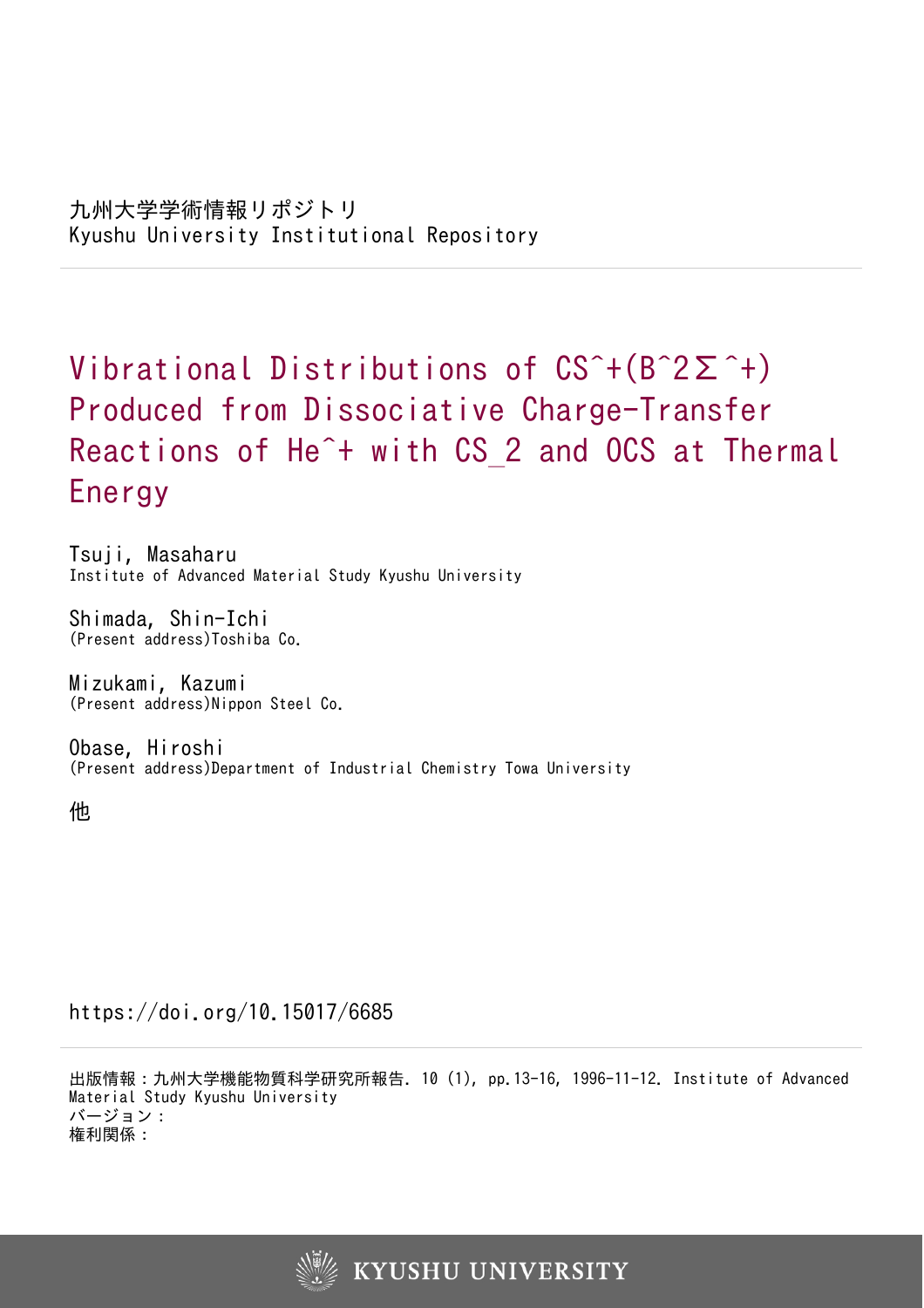Rep.Inst.Adv.Mat.<br>Study,Vol.10 No.1<br>pp.13~16 (1996)

## Vibrational Distributions of  $CS^*(B^2\Sigma^+)$  Produced from Dissociative Charge-Transfer Reactions of He<sup>+</sup> with CS, and OCS at Thermal Energy

### Masaharu TSUJI, Shin-ichi SHIMADA<sup>\*1</sup>, Kazumi MIZUKAMI<sup>\*2</sup>, Hiroshi OBASE<sup>\*3</sup>, and Yukio NISHIMURA

The  $CS^{*}(B^{2}\Sigma^{+}A^{2}\Pi_{i})$  emissions have been observed from dissociative charge-transfer reactions of He<sup>+</sup> with CS<sub>2</sub> and OCS in a helium afterglow. The vibrational distribution of  $CS^*(B)$  has a peak at v'=1 or 2 for both reactions. The average fraction of the total excess energy deposited into vibration of CS<sup>\*</sup>(B) was estimated to be  $\leq 13\%$ , indicating that almost all excess energy is partitioned into the relative translational energy of the products. The higher vibrational excitation than the statistical prediction led us to conclude that CS<sup>+</sup>(B) is formed directly through short lived intermediates.

#### Introduction

The flowing-afterglow method is an ideal technique for studying charge-transfer (CT) reactions at thermal energy.<sup>1)</sup> We have previously applied this method to optical spectroscopic studies of dissociative CT reactions of He<sup>+</sup> with CO<sub>2</sub> and OCS leading to the  $CO^+(A^2\Pi_i)$  state:<sup>2,3)</sup>

$$
\text{He}^+ + \text{CO}_2 \rightarrow \text{CO}^+(\text{A}^2\overline{\text{H}}_i) + \text{O} + \text{He}, \tag{1}
$$

$$
\text{He}^+ + \text{OCS} \rightarrow \text{CO}^+(\text{A}^2\Pi_i) + \text{S} + \text{He.} \tag{2}
$$

From the analysis of the  $CO<sup>+</sup>(A-X)$  emission, the vibrational distributions of  $CO<sup>+</sup>(A)$  in reactions (1) and (2) have been determined. The dissociation mechanism is discussed from the vibrational distributions of CO<sup>+</sup>(A).

We have reported that  $CS^*(B^2\Sigma^* A^2\Pi_i)$  emissions are formed from the following CT reactions and Penning ionization:<sup>4-8)</sup>

$$
\text{He}^+ + \text{CS}_2 \rightarrow \text{CS}^+(\text{B}^2\Sigma^+) + \text{S} + \text{He}, \tag{3}
$$

 $He^+ + OCS \rightarrow CS^+(B^2\Sigma^+) + O + He$ ,  $(4)$ 

 $He(2^{3}S) + CS \rightarrow CS^{+}(B^{2}\Sigma^{+}) + He + e$ ,  $(5)$ 

$$
Ar^+ + CS \rightarrow CS^+(B^2\Sigma^+) + Ar. \tag{6}
$$

On the basis of the vibrational analysis, vibrational constants of  $CS^*(B^2\Sigma^+)$  and Franck-Condon factors and r-centroids of the CS<sup>+</sup>(B-A) transition have been determined<sup>5</sup> Although the vibrational distributions of  $CS^+(B)$  in Penning ionization (5) and CT reaction (6) have been determined,<sup>7,8)</sup> those in dissociative CT reactions (3) and (4) have not been estimated.

In this study, the vibrational distributions of  $CS<sup>+</sup>(B)$  in dissociative CT reactions (3) and (4) are estimated from the analysis of the visible CS<sup>+</sup>(B-A) emission. The results obtained are compared with those predicted from a simple statistical theory in order to obtain dynamical features of the reaction processes.

#### Experimental

The flowing-afterglow apparatus used in this study was similar to that reported previously.<sup>1-5)</sup> In brief, the metastable He(23S) atoms and He<sup>+</sup> ions were generated by a microwave discharge of high purity He gas. The contribution of ionic active species to the

Received June 24, 1996

Dedicated to Professor Hitoshi Takeshita on the occasion of his retirement

\*1 Present address: Toshiba Co., Kawasaki

<sup>\*2</sup> Present address: Nippon Steel Co., Kimitsu, Chiba

<sup>\*3</sup> Present address: Department of Industrial Chemistry, Tohwa University, Minami-ku, Fukuoka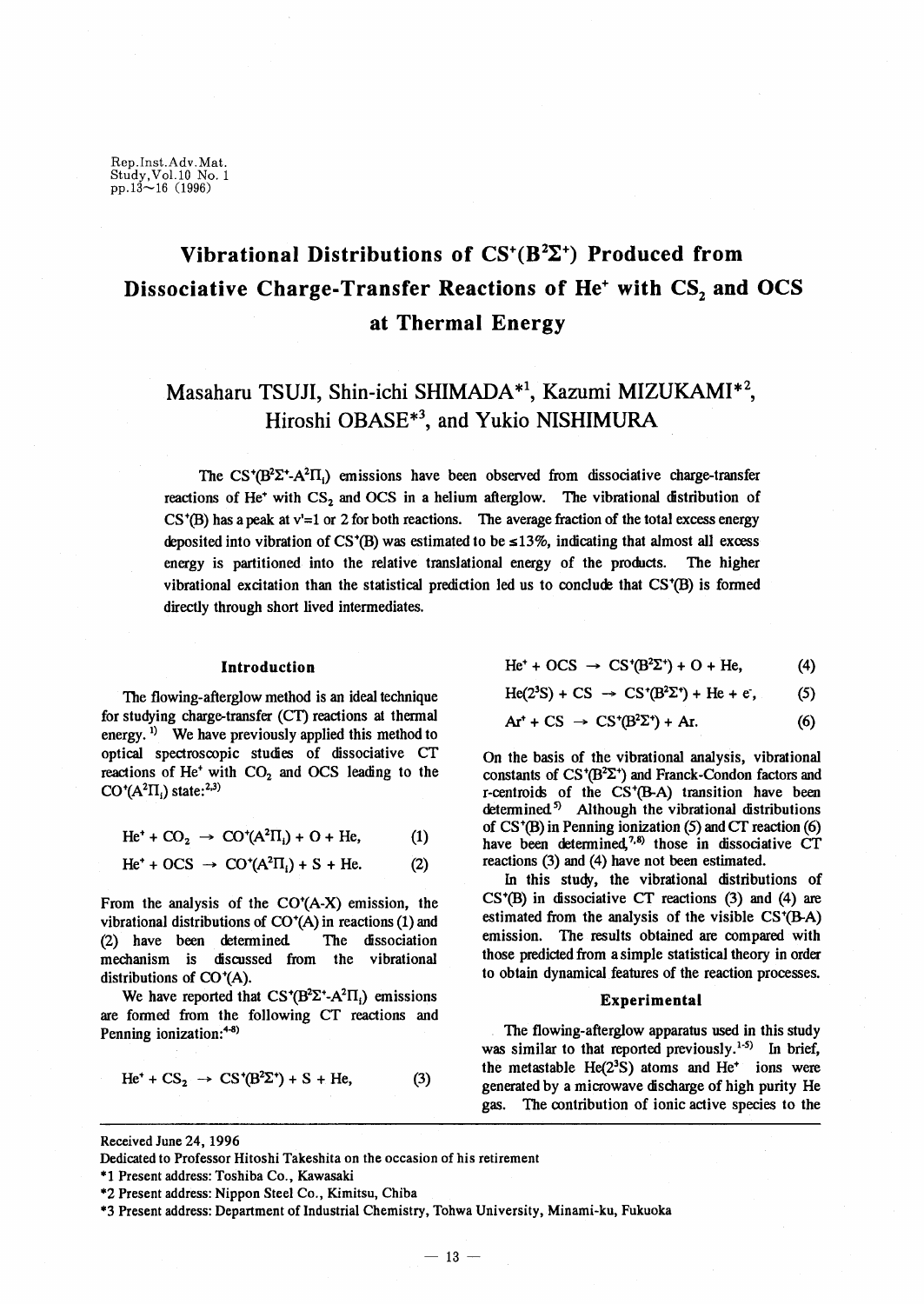observed emissions was examined by using an ioncollector grid placed between the discharge section and the reaction zone. A sample gas,  $CS_2$  or OCS, was admixed with the He discharge flow operated at a He buffer gas pressure range of  $0.5$ -1.5 Torr (1 Torr=133.3) Pa). The emission spectra were dispersed with a Jarrell Ash 1 m monochromator equipped with a 1180 lines/mm grating blazed at 300 nm.

#### **Results and Discussion**

Figures 1 and 2 show typical emission spectra in the 390-420 nm region obtained by the addition of  $CS<sub>2</sub>$ or OCS into the He flowing afterglow. The most prominent band is the  $CS<sup>+</sup>(B<sup>2</sup>\Sigma<sup>+</sup>-A<sup>2</sup>\Pi<sub>i</sub>)$  transition on which the present study focuses. The  $\Delta v=0$  and 1 sequences for the  $v'=0-2$ , 4, and 5 levels are identified in both spectra. The lack of the CS<sup>+</sup>(B-A) emission from the  $v'=3$  level may be due to vibrational perturbation.<sup>5)</sup> Partially overlapping with the  $CS<sup>+</sup>(BA)$  emission, the  $(5,1)$  and  $(3,0)$  bands of CO<sup>+</sup>(A<sup>2</sup> $\Pi_i$ -X<sup>2</sup> $\Sigma$ <sup>+</sup>) and the 3<sup>°</sup><sub>3</sub> band of OCS<sup>+</sup>( $\widehat{A}$ <sup>2</sup> $\Pi$ – $\widehat{X}$ <sup>2</sup> $\Pi$ ) are observed in Fig. 2. When ionic active species were removed by using the ion collector grids, the  $CS<sup>+</sup>(B-A)$  and  $CO<sup>+</sup>(A-X)$  bands disappeared completely, while no appreciable change in the intensity of the  $OCS^{\dagger}(\widetilde{A} - \widetilde{X})$  band was found On the basis of these findings, He<sup>+</sup> is the excitation source of CS<sup>+</sup>(B) and  $CO<sup>+</sup>(A)$ , while He( $2<sup>3</sup>S$ ) is responsible for the formation of  $OCS^*(\widehat{A})$ . Possible formation mechanism of  $CS^*(B)$  is as follows:

He<sup>+</sup> + CS<sub>2</sub>  $\rightarrow$  CS<sup>+</sup>(B<sup>2</sup> $\Sigma$ <sup>+</sup>) + S<sup>(3</sup>P) + He,  $(3a)$ 

He<sup>+</sup> + CS<sub>2</sub>  $\rightarrow$  CS<sup>+</sup>(B<sup>2</sup> $\Sigma$ <sup>+</sup>) + S(<sup>1</sup>D) + He,  $(3b)$ 

He<sup>+</sup> + CS<sub>2</sub>  $\rightarrow$  CS<sup>+</sup>(B<sup>2</sup> $\Sigma$ <sup>+</sup>) + S(<sup>5</sup>S<sup>0</sup>) + He,  $(3c)$ 

$$
\text{He}^{\star} + \text{OCS} \rightarrow \text{CS}^{\star}(\text{B}^{2}\Sigma^{\star}) + \text{O}(^{3}\text{P}) + \text{He}. \quad (4^{\circ})
$$

The H<sup>°</sup> values for the formation of  $CS<sup>+</sup>(B:v'=0)$  in processes (3a)-(3c) and (4') are 4.27, 3.12, 1.52, and 1.91 eV, respectively. Although the spinconservation rule is held in processes (3a) and (3b), it must be violated in process (3c). It is therefore reasonable to assume that process (3c) is insignificant for the formation of  $CS^+(B)$ .

The relation between the emission intensity of a  $(v', v'')$  band  $[I_{v'v'}]$  and the population of the upper vibrational state  $[N_{v}]$  is given by

$$
I_{\mathbf{v}\mathbf{v}} = K N_{\mathbf{v}} \text{ Re}^2(\mathbf{\bar{r}}) \mathbf{q}_{\mathbf{v}\mathbf{v}} \mathbf{v}_{\mathbf{v}\mathbf{v}}^3
$$
 (7)

where K is a constant depending on the units and geometry of the system, and Re( $\bar{r}$ ),  $q_{\nu v}$ , and  $V_{v'v''}$  are the electronic transition moment, the Franck-Condon factor, and the transition frequency, respectively.<sup>9)</sup>

The N<sub>v</sub> values were calculated by using reported  $q_{\nu\nu}$  and  $V_{\nu'\nu''}$  values<sup>5)</sup> assuming Ref<sub>1</sub> to be constant. The results obtained are shown in Table 1 together with our previous results on the  $He(2^{3}S)/CS$  Penning ionization<sup>7</sup> and the Ar<sup>+</sup>/CS CT reaction.<sup>8</sup>) The N<sub>v</sub>. values were independent of the He buffer gas pressure over the range of 0.5-1.5 Torr, indicating that the vibrational relaxation of CS<sup>+</sup>(B) due to collisions with the buffer He gas is insignificant during its radiative lifetime of  $425$  ns.<sup>10</sup> It is clear from Table 1 that the vibration of CS<sup>+</sup>(B) produced in the He<sup>+</sup>/CS<sub>2</sub> reaction is slightly more excited than that in the He<sup>+</sup>/OCS reaction. One reason for this may be higher total excess energies released in the processes (3a) and (3b) than that in process  $(4')$ . The CS<sup>+</sup>(B) ions produced through the dissociative  $He<sup>+/CS</sup>_{2}$  and  $He<sup>+/OCS</sup>$  CT reactions are much more vibrationally excited than those in the  $He(2^{3}S)/CS$  Penning ionization and the Ar<sup> $\dagger$ </sup>/CS CT reaction. The low vibrational excitation of CS<sup>+</sup>(B) in the  $He(2^{3}S)/CS$  reaction can be explained as due to perturbation of CS potential by an access of the reactant He( $2^3$ S) atom,<sup>7</sup> while the lack of CS<sup>+</sup>(B) above v'=2 in the Ar<sup>+</sup>/CS reaction is attributed to the energy restriction:<sup>8)</sup>

$$
Ar^{\dagger}(^{2}P_{1/2}) + CS
$$
  
\n
$$
\rightarrow CS^{\dagger}(B^{2}\Sigma^{\dagger}:v'=2) + Ar - 0.11 eV.
$$
 (6')

Having the established  $N_v$  values, the average vibrational energy of  $CS<sup>+</sup>(B)$ , <E<sub>v</sub>>, was evaluated to be 0.27 eV for the He<sup>+</sup>/CS<sub>2</sub> reaction and 0.25 eV for the He\*/OCS reaction. The average fraction of the total excess energy deposited into the vibrational energy of  $CS<sup>+</sup>(B)$ , <f<sub>v</sub>>, was determined to be only 9% for the  $He<sup>+/CS</sup>2$  reaction and 13% for the He<sup>+</sup>/OCS reaction. The major part of the excess energy must be released into the rotational mode of CS<sup>+</sup>(B) and/or the relative translational energy of the products. Since the spectral appearance of CS<sup>+</sup>(B-A) emissions shows no significant rotational excitation in CS<sup>+</sup>(B), the major part of the energy will be partitioned into the relative kinetic energy of the products.

The recombination energy of He<sup>+</sup>, 24.59 eV, is expected to be transferred near resonantly to  $CS_2$  or OCS during the passage through a transition state; the excited  $CS_2^{**}$  or OCS<sup>+\*</sup> ions dissociate into CS<sup>+</sup>(B) + S or  $CS^*(B) + O$ , while the He atom departs the system without a significant change in its kinetic energy. In such a case, the following two-body dissociation model can be assumed for the formation of the CS'(B) fragment: e.g.,

$$
\text{He}^+ + \text{CS}_2 \rightarrow (\text{CS}_2^{\bullet})^* + \text{He}, \tag{8a}
$$

$$
(CS2+)* \rightarrow CS+(B) + S.
$$
 (8b)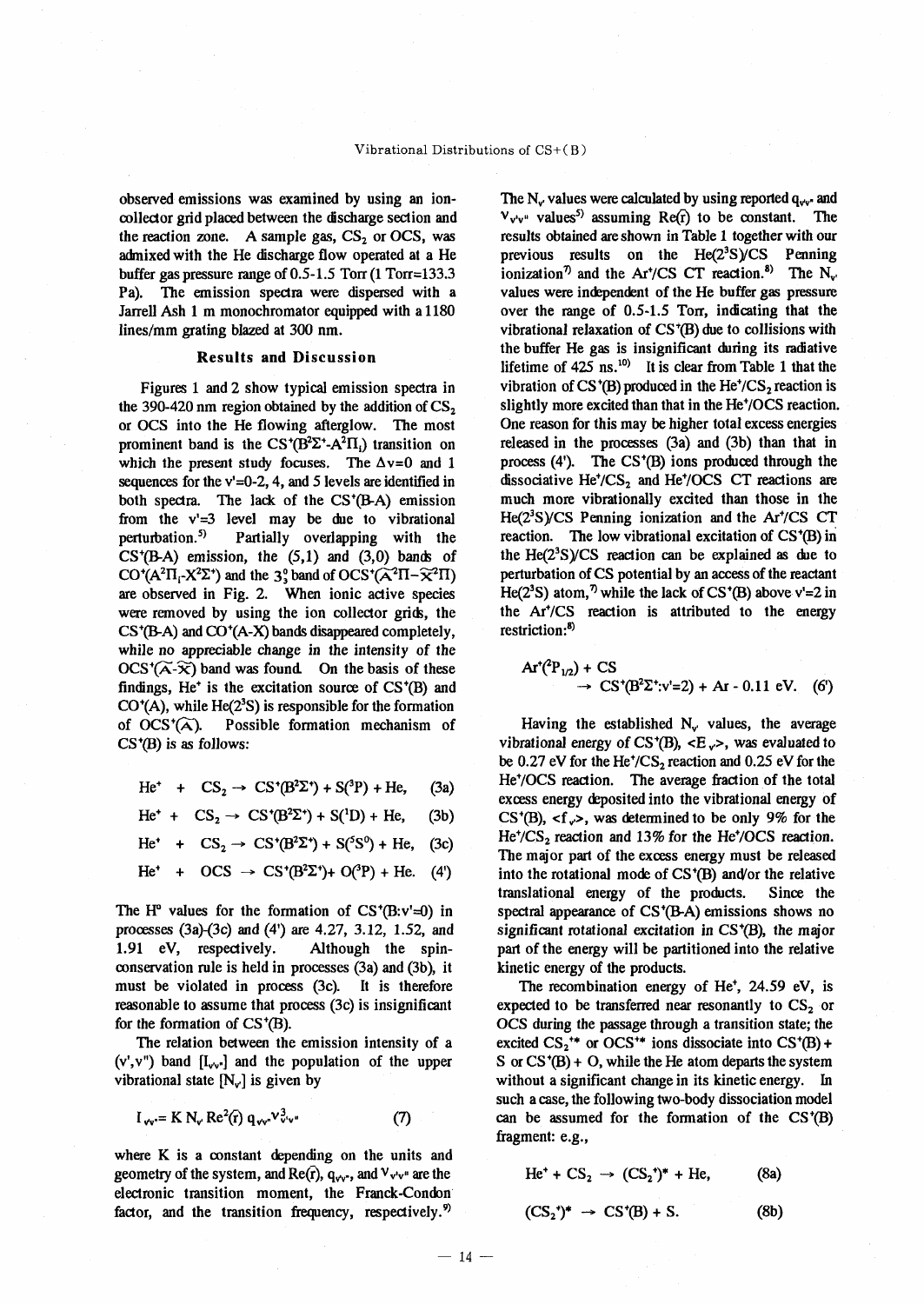THE REPORTS OF INSTITUTE OF ADVANCED MATERIAL STUDY, KYUSHU UNIVERSITY. VOL 10, NO. 1 (1996)



 $CS^+(B^2\Sigma^+ - A^2\Pi)$ 

Fig. 1. CS<sup>+</sup>(B<sup>2</sup> $\Sigma$ <sup>+</sup>-A<sup>2</sup> $\Pi$ <sub>i</sub>) emission produced from the He afterglow reaction of CS<sub>2</sub>.

#### $CS^+(B^2\Sigma^+ - A^2\Pi_i)$



Fig. 2. CS<sup>+</sup>(B<sup>2</sup>Z<sup>+</sup>-A<sup>2</sup>II<sub>i</sub>), CO<sup>+</sup>(A<sup>2</sup>II<sub>i</sub>-X<sup>2</sup>Z<sup>+</sup>), and OCS<sup>+</sup>( $\widetilde{A}$ <sup>2</sup>II– $\widetilde{X}$ <sup>2</sup>II) emissions produced from the He afterglow reaction of OCS.

Under the assumption of a simple statistical mechanism, the prior vibrational distribution, No. is evaluated from the relation:<sup>11)</sup>

$$
N_{\nu}^0 \propto (1-f_{\nu})^{3/2}, \hspace{1.5cm} (9)
$$

where,  $f_v = E_v / E_{tot}$ . The  $N_v^0$  values are calculated for processes (3a), (3b), and (4'). The results obtained are given in Table 1. The statistical model predicts much lower vibrational excitation than the experimental observation in both reaction systems. This finding led us to conclude that the formation of CS<sup>+</sup>(B) in the He\*/CS<sub>2</sub> and He\*/OCS CT reactions occurs through a direct mechanism where the precursor ionic states have not enough lifetimes to randomize the excess energy statistically to the products.